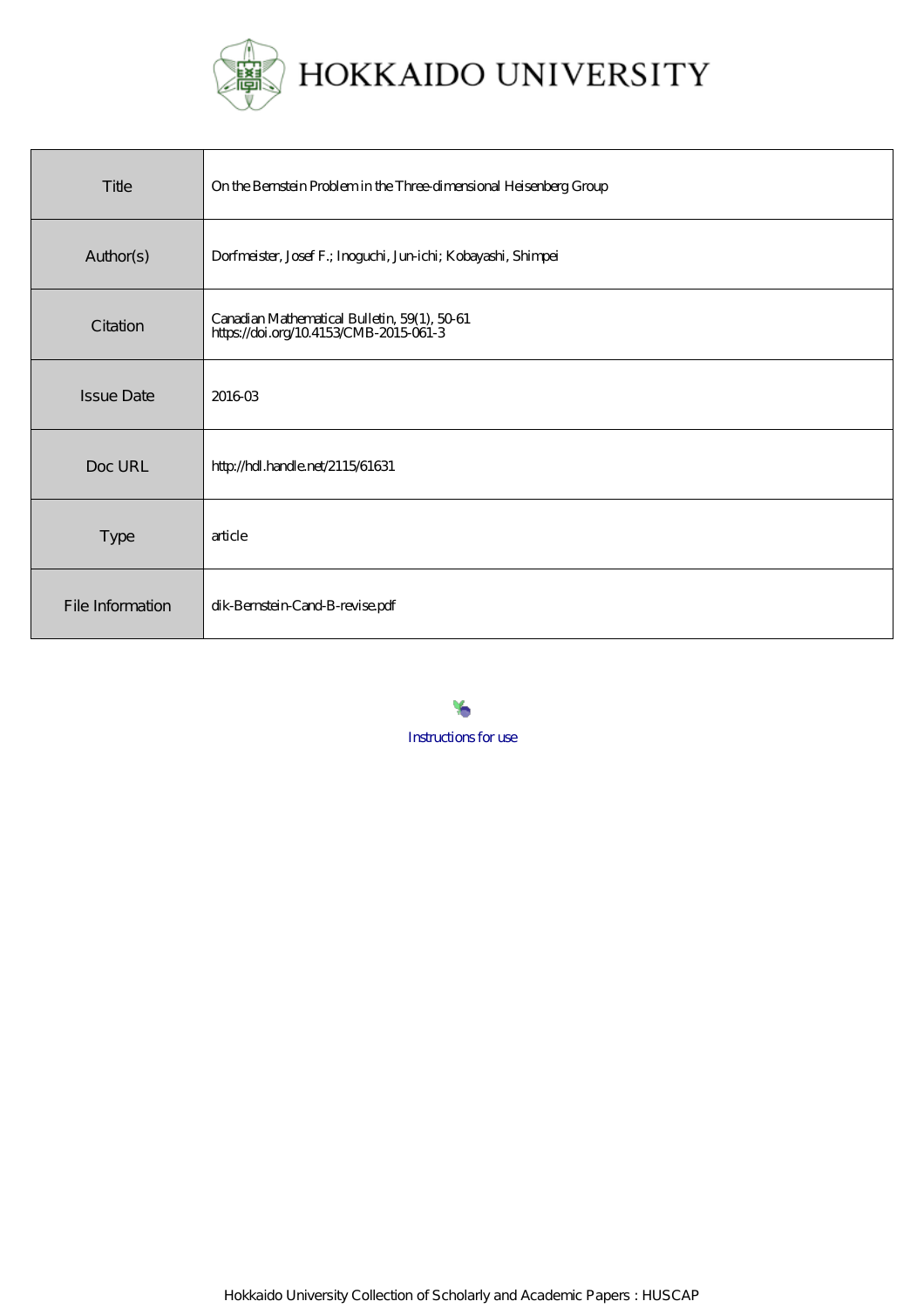# ON THE BERNSTEIN PROBLEM IN THE THREE-DIMENSIONAL HEISENBERG GROUP

JOSEF F. DORFMEISTER, JUN-ICHI INOGUCHI, AND SHIMPEI KOBAYASHI

Abstract. In this note we present a simple alternative proof for the Bernstein problem in the three-dimensional Heisenberg group Nil3 by using the loop group technique. We clarify the geometric meaning of the two-parameter ambiguity of entire minimal graphs with prescribed Abresch-Rosenberg differential.

### **INTRODUCTION**

The Bernstein problem is one of the traditional problems of global differential geometry. The original result due to Bernstein asserts that every entire minimal graph in Euclidean three-space  $\mathbb{R}^3(x_1, x_2, x_3)$  is a plane. In other words, Bernstein's result shows that the only global solution on the  $(x_1, x_2)$ -plane to the so-called *minimal surface equation* 

$$
{1 + (f_{x_1})^2} f_{x_2x_2} - 2f_{x_1}f_{x_2}f_{x_1x_2} + {1 + (f_{x_2})^2} f_{x_1x_1} = 0
$$

is a linear function of  $x_1$  and  $x_2$ .

The Bernstein problem has been generalized to a problem basically asking for a classification of all entire minimal graphs. On the other hand, when the ambient space is not the Euclidean three-space, the Bernstein problem often needs to be amended. For instance, in Minkowski three-space  $\mathbb{L}_3$  equipped with the natural Lorentz metric  $dx_1^2 + dx_2^2 - dx_3^2$ , there are many entire (timelike) minimal graphs over the timelike plane  $\mathbb{L}_2 = \mathbb{R}^2(x_2, x_3)$ , see for example [9].

Next, we focus on the three-dimensional *Heisenberg group* Nil<sub>3</sub> which is one of the model spaces of Thurston geometries  $[10]$ . The space Nil<sub>3</sub> is realized as Cartesian three-space  $\mathbb{R}^3(x_1, x_2, x_3)$  equipped with the Riemannian metric

$$
dx_1^2 + dx_2^2 + \left\{ dx_3 + \frac{1}{2} (x_2 dx_1 - x_1 dx_2) \right\}^2
$$

and a nilpotent Lie group structure, see for example [5]. The Riemannian metric is invariant under the nilpotent Lie group structure and has a 4-dimensional isometry group. The identity component of the isometry group is a semi-direct product  $\mathrm{Nil}_3 \ltimes \mathrm{SO}_2$ .

It has been known for a long time that in Nil<sub>3</sub> nontrivial entire minimal graphs exist, see for example  $[6]$ . Therefore, in Nil<sub>3</sub> the Bernstein problem has been phrased more specifically

Date: June 11, 2015.

<sup>2010</sup> Mathematics Subject Classification. Primary 53A10, Secondary 53C42.

Key words and phrases. Bernstein problem; minimal graphs; Heisenberg group; loop groups; spinors.

The second named author is partially supported by Kakenhi 24540063, 15K04834.

The third named author is partially supported by Kakenhi 26400059.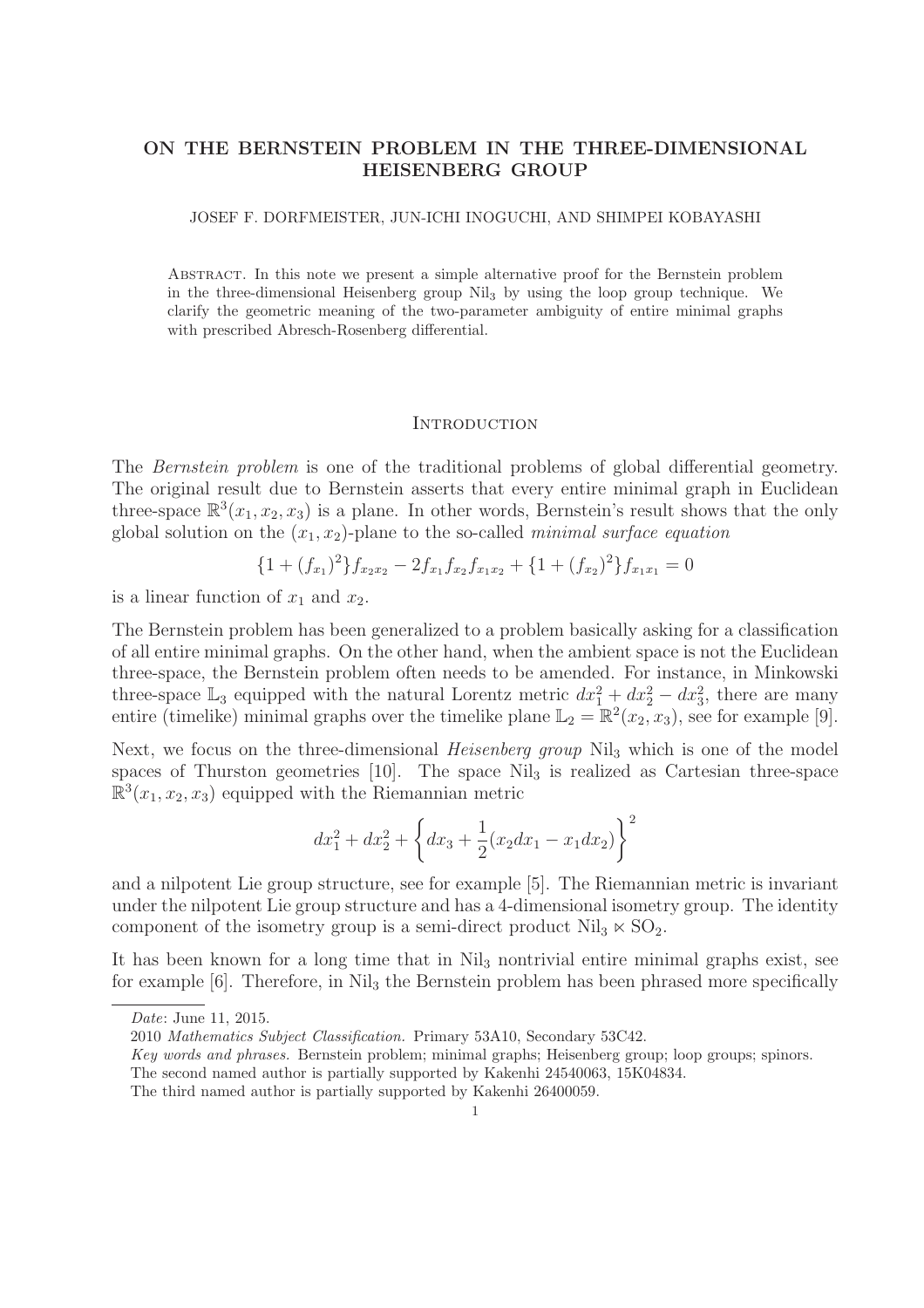as the problem to construct entire minimal graphs over the natural  $(x_1, x_2)$ -plane with a prescribed holomorphic quadratic differential.

Under this formulation, Fernández and Mira studied the Bernstein problem in Nil<sub>3</sub> [7]. They proved in a fairly indirect way that for a prescribed holomorphic quadratic differential  $Q dz^2$ over the complex plane  $\mathbb C$  with  $Q \neq 0$  or the unit disc  $\mathbb D$ , there exists a two-parameter family of entire minimal vertical graphs whose Abresch-Rosenberg differential is  $Q dz^2$ . Their proof relies firstly on the Lawson-type correspondence (often called sister correspondence) between minimal surfaces in  $\mathrm{Nil}_3$  and surfaces of constant mean curvature (CMC in short) with mean curvature  $H = 1/2$  in the product space  $\mathbb{H}^2 \times \mathbb{R}$ , where  $\mathbb{H}^2$  denotes the hyperbolic two-space. Secondly, they use the correspondence between harmonic maps into  $\mathbb{H}^2$  and CMC surfaces with mean curvature  $H = 1/2$  in the product space  $\mathbb{H}^2 \times \mathbb{R}$ . Finally, they use a result of Wan and Au [11, 12] solving the Bernstein problem for spacelike CMC surfaces in  $\mathbb{L}_3$  and use that the Gauss map of those surfaces is also harmonic into  $\mathbb{H}^2$ .

In this paper we give a much simpler proof of the solution to the Bernstein problem in Nil<sub>3</sub> by virtue of the generalized Weierstrass type representation established in our previous work [5]. The advantage of our approach is that we can give a direct relation between minimal graphs in Nil<sub>3</sub> and spacelike CMC surface with mean curvature  $H = 1/2$  graphs in  $\mathbb{L}_3$ , Theorem 1.7. This relation enables us to give a simple alternative proof of Fernandez-Mira's theorem, Theorem 1.8.

Our new proof actually also provides new insights. In fact it clarifies the geometric meaning of the two-parameter ambiguity of entire minimal graphs with prescribed Abresch-Rosenberg differential. While it is quite clear that the two-parameter family is related to the boosts in  $SU_{1,1}$ , our argument also shows how the corresponding family of surfaces varies in Nil<sub>3</sub>.

## 1. Bernstein problem

We discuss the Bernstein problem in  $Nil<sub>3</sub>$ , that is, the classification of entire minimal vertical graphs in Nil3. We only consider vertical graphs. Therefore we will sometimes omit the word "vertical". From now on, we denote the coordinates of Nil<sub>3</sub> or  $\mathbb{L}_3$  by  $(x_1, x_2, x_3)$ .

1.1. Completeness. The basic result used in this paper is Theorem A.2. It provides the direct relation between minimal surfaces in  $Nil_3$  and spacelike CMC surfaces in  $\mathbb{L}_3$ . This close relationship is also underlined by a simple relation between the corresponding metrics.

**Lemma 1.1.** Let  $f^{\lambda}$  and  $f_{\mathbb{L}_3}^{\lambda}$  be an associated family of minimal surfaces in Nil<sub>3</sub> and an associated family of spacelike CMC surfaces with mean curvature  $H = 1/2$  in  $\mathbb{L}_3$  correlated and defined as in Theorem A.2, respectively. Denote the metric of  $f^{\lambda}$  by  $e^{u}dzd\overline{z}$  and the metric of  $f_{\mathbb{L}_3}^{\lambda}$  by  $e^{u_{\mathbb{L}_3}}dzd\bar{z}$ , respectively. Moreover, let  $\phi_3^{\lambda}dz$  be the coefficient of  $e_3$  in  $(f^{\lambda})^{-1} f_z^{\lambda} dz = \sum_{i=1}^{3} (\phi_i^{\lambda} dz) e_i$ . Then the following relation holds:

$$
e^{u_{\mathbb{L}3}} + 4|\phi_3^{\lambda}|^2 = e^u.
$$

*Proof.* It is known that the conformal factors  $e^u$  and  $e^{u_{\text{L}_3}}$  can be computed explicitly in terms of spinors, see [5, Section 3.1], Remark A.3 and [2]:

$$
e^u=4(|\psi^\lambda_1|^2+|\psi^\lambda_2|^2)^2,\ \ e^{u_{\mathbb L_3}}=4(|\psi^\lambda_1|^2-|\psi^\lambda_2|^2)^2,
$$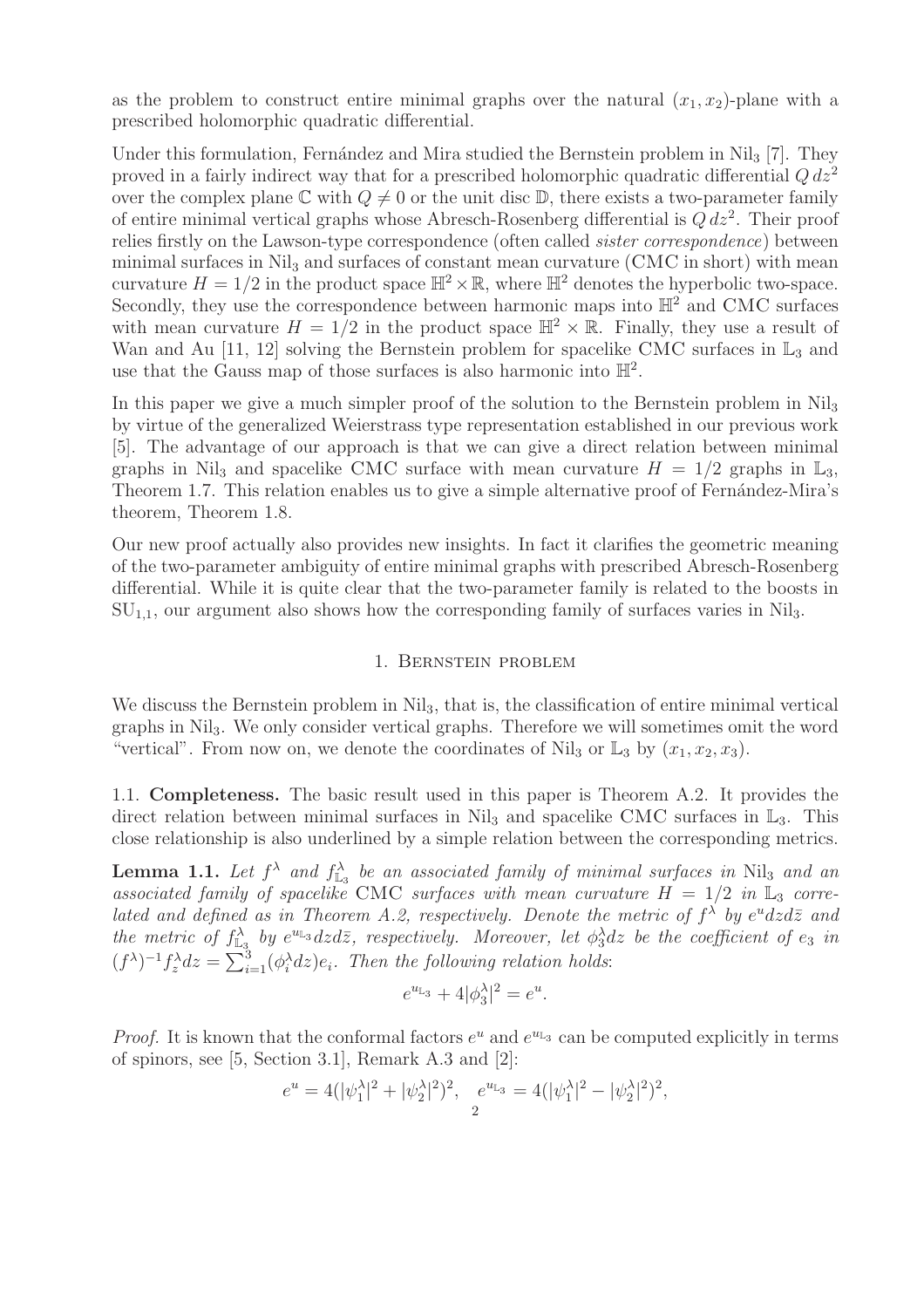where  $\psi_j^{\lambda}$   $(j = 1, 2)$  is a family of spinors for the associated family  $f^{\lambda}$ . Since  $\phi_3^{\lambda} = 2\psi_1^{\lambda}\psi_2^{\lambda}$ , the claim follows.  $\Box$ 

Remark 1.2. It is known that the metrics  $e^{u_{\text{L}_3}}dzd\bar{z}$  of an associated family of spacelike CMC surfaces  $f_{\mathbb{L}_3}^{\lambda}$  are independent of  $\lambda$ , that is, on a simply connected domain, any two members of the associated family  $\{f_{\mathbb{L}_3}^{\lambda}\}_{\lambda \in \mathbb{S}^1}$  are isometric. In fact the metric can be computed by the support  $h(dz)^{1/2}(d\bar{z})^{1/2}$ , see Appendix A for definition, as

$$
(1.1) \t\t\t h^2 dz d\bar{z} = e^{u_{\mathbb{L}_3}} dz d\bar{z}.
$$

However, the metrics  $e^u dz d\bar{z}$  of an associated family of minimal surface  $f^{\lambda}$  depend on  $\lambda$ , that is, any two members of the associated family  $\{f^{\lambda}\}_{\lambda \in \mathbb{S}^1}$  are, in general, non-isometric.

Using the relation above, we have the following theorem.

**Theorem 1.3.** Let  $f^{\lambda}$  and  $f_{\mathbb{L}_3}^{\lambda}$  be an associated family of minimal surfaces in Nil<sub>3</sub> and an associated family of spacelike CMC surfaces with mean curvature  $H = 1/2$  in  $\mathbb{L}_3$  correlated and defined as in Theorem A.2, respectively. Assume that one member of the associated  $family \{f_{\mathbb{L}_3}^{\lambda}\}_{\lambda \in \mathbb{S}^1}$  is closed with respect to the Euclidean topology. Then each member of the associated family  $\{f^{\lambda}\}_{\lambda \in \mathbb{S}^1}$  is a complete, entire graph.

*Proof.* We denote the spacelike CMC surface in  $\mathbb{L}_3$  which is closed with respect to the Euclidean topology by  $f_{\mathbb{L}_3}^* = f_{\mathbb{L}_3}^{\lambda}|_{\lambda^* \in \mathbb{S}^1}$ . From the assumption and by [3, p. 415], we conclude that  $f_{\mathbb{L}_3}^*$  is complete. Moreover from [11, Proposition 2],  $f_{\mathbb{L}_3}^*$  is also an entire graph. Since within the associated family  $\{f_{\mathbb{L}_3}^{\lambda}\}_{\lambda \in \mathbb{S}^1}$  the metric is invariant, see Remark 1.2, each member of the associated family of spacelike CMC surfaces  $\{f_{\mathbb{L}_3}^{\lambda}\}_{\lambda \in \mathbb{S}^1}$  is also complete. Then from Lemma 1.1, we have that each member of the associated family of minimal surfaces  $\{f^{\lambda}\}_{\lambda \in \mathbb{S}^1}$ is complete.

Let us look more closely at the correspondence between  $f_{\mathbb{L}_3}^{\lambda}$  and  $f^{\lambda}$ . From formulas (A.5) and (A.6) we infer by inspection that  $f^{\lambda}$  and  $f^{\lambda}_{\mathbb{L}_3}$  share the same  $x_1$ -,  $x_2$ -components.  $\Box$ 

1.2. Rigid motions. It is known that the isometry group of  $\mathbb{L}_3$  is the six-dimensional Lie group which is generated by a one-parameter family of rotations around  $x_3$ -axis (the timelike axis), a two-parameter family of boosts and three families of translations. In contrast, the isometry group of Nil<sub>3</sub> is only four-dimensional and is generated by a one-parameter family of rotations around  $x_3$ -axis and three families of translations in Nil<sub>3</sub>.

A comparison of the two Sym formulas in Theorem A.2 indicates that isometries of Minkowski space will not necessarily become isometries of Nil<sub>3</sub>. The precise relation will be made clear in the Lemma below.

**Lemma 1.4.** Let  $f_{\mathbb{L}_3}^{\lambda}$  and  $\tilde{f}_{\mathbb{L}_3}^{\lambda}$  be two associated family of spacelike CMC surfaces with mean curvature  $H = 1/2$  in  $\mathbb{L}_3$  defined by the Sym-formula in Theorem A.2 for some extended frames  $F^{\lambda}$  and  $\tilde{F}^{\lambda}$ , respectively and set  $f_{\mathbb{L}_3} = f_{\mathbb{L}_3}^{\lambda}|_{\lambda=1}$  and  $\tilde{f}_{\mathbb{L}_3} = \tilde{f}_{\mathbb{L}_3}^{\lambda}|_{\lambda=1}$ . Moreover, let  $f^{\lambda}$ and  $\tilde{f}^{\lambda}$  denote the two associated families of minimal surfaces in Nil<sub>3</sub> defined from the same extended frames  $F^{\lambda}$  and  $\tilde{F}^{\lambda}$ , respectively and set  $f = f^{\lambda}|_{\lambda=1}$  and  $\tilde{f} = \tilde{f}^{\lambda}|_{\lambda=1}$ . Assume that  $f_{\mathbb{L}_3}$  and  $\tilde{f}_{\mathbb{L}_3}$  are isometric by some rigid motion in  $\mathbb{L}_3$ . Then the following statements hold: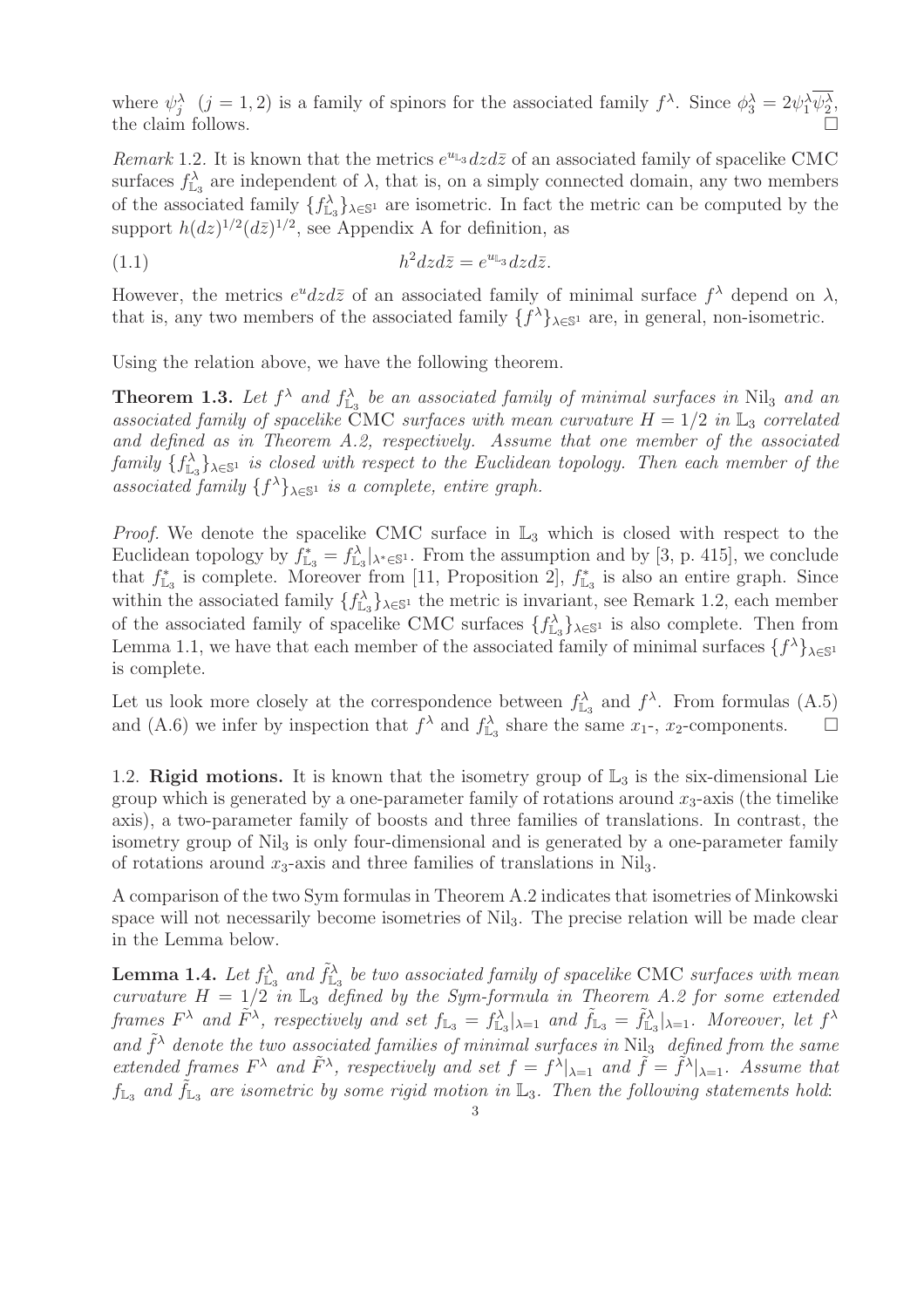- (1) If  $f_{\mathbb{L}_3}$  and  $\tilde{f}_{\mathbb{L}_3}$  are isometric by a rotation around  $x_3$ -axis (the timelike axis), then f and  $\hat{f}$  are isometric by the rotation around  $x_3$ -axis (the same angle) and some translation.
- (2) If  $f_{L_3}$  and  $\tilde{f}_{L_3}$  are isometric by a translation, then f and  $\tilde{f}$  are isometric by some translation (not necessarily the same translation).
- (3) If  $f_{\mathbb{L}_3}$  and  $\tilde{f}_{\mathbb{L}_3}$  are isometric by a boost, then f and  $\tilde{f}$  are, in general, not isometric.

*Proof.* Since  $f_{\mathbb{L}_3} = f_{\mathbb{L}_3}^{\lambda} |_{\lambda=1}$  and  $\tilde{f}_{\mathbb{L}_3} = \tilde{f}_{\mathbb{L}_3}^{\lambda} |_{\lambda=1}$  are isometric by a rigid motion in  $\mathbb{L}_3$ , the isometry between these two surfaces lifts to the level of frames  $F = F^{\lambda}|_{\lambda=1}$  and  $\tilde{F} = \tilde{F}^{\lambda}|_{\lambda=1}$ as  $\tilde{F} = M F k$ , where M is a z-independent  $SU_{1,1}$ -valued matrix and k is a  $U_1$ -valued matrix. After introducing the loop parameter we obtain the relation

$$
\tilde{F}^{\lambda} = M^{\lambda} F^{\lambda} k.
$$

Note that  $M^{\lambda}$  is a  $(\Lambda \text{SU}_{1,1})_{\sigma}$ -valued matrix and satisfies  $M^{\lambda}|_{\lambda=1} = M$ . Then it is easy to see that  $\tilde{f}_{\mathbb{L}_3}^{\lambda}$  and  $f_{\mathbb{L}_3}^{\lambda}$  satisfy the relation:

(1.3) 
$$
\tilde{f}_{\mathbb{L}_3}^{\lambda} = M^{\lambda} f_{\mathbb{L}_3}^{\lambda} (M^{\lambda})^{-1} - i \lambda (\partial_{\lambda} M^{\lambda}) (M^{\lambda})^{-1}.
$$

Now a straightforward computation shows that the corresponding two minimal surfaces  $f^{\lambda}$ and  $\tilde{f}^{\lambda}$  have the following relation:

$$
(1.4) \quad \tilde{f}^{\lambda} = \left( \mathrm{Ad}(M^{\lambda})(f^{\lambda}_{\mathbb{L}_{3}}) - X^{\lambda} \right)^{o} - \frac{1}{2} \{ \mathrm{Ad}(M^{\lambda})(i\lambda \partial_{\lambda} f^{\lambda}_{\mathbb{L}_{3}}) + [X^{\lambda}, \mathrm{Ad}(M^{\lambda})(f^{\lambda}_{\mathbb{L}_{3}})] - Y^{\lambda} \}^{d},
$$

where we set

(1.5) 
$$
X^{\lambda} = i\lambda (\partial_{\lambda} M^{\lambda})(M^{\lambda})^{-1}, \quad Y^{\lambda} = i\lambda (\partial_{\lambda} X^{\lambda}),
$$

and the superscripts "o" and "d" denote the off-diagonal and diagonal part, respectively. For simplicity of notation we do not distinguish here  $f^{\lambda}$  in Nil<sub>3</sub> and  $\hat{f}^{\lambda}$  in  $\mathfrak{su}_{1,1}$ .

We note that for each fixed  $\lambda \in \mathbb{S}^1$ , the first part of the right-hand side in (1.3) describes a Lorentz transformation and the second part of the right-hand side in (1.3) describes a translation, respectively. We now consider each of the three types of generators separately:

(1) First suppose that  $f_{L_3}$  and  $f_{L_3}$  are isometric by a rotation around  $x_3$ -axis (the timelike axis). Since the original transformation M was a rotation, it follows

$$
M(=M^{\lambda}|_{\lambda=1}) = \text{diag}(e^{i\theta}, e^{-i\theta}), \quad \partial_{\lambda}M^{\lambda}|_{\lambda=1} = \mathbf{0}.
$$

Here  $2\theta$  is the angle of rotation. A straightforward computation shows that f and  $\tilde{f}$  satisfy the equation  $\tilde{f} = \text{Ad}(M)(f) + \frac{1}{2}Y^d$ , where the translation term Y can be computed as

$$
Y = Y^{\lambda}|_{\lambda=1} = -\lambda^2 (\partial_{\lambda}^2 M^{\lambda})(M^{\lambda})^{-1}|_{\lambda=1}.
$$

Therefore, this one-parameter family consists of isometric minimal surfaces in Nil3.

(2) Next suppose that  $f_{\mathbb{L}_3}$  and  $\tilde{f}_{\mathbb{L}_3}$  are isometric by some translation. Since the original transformation M was a translation, it follows

$$
M(=M^{\lambda}|_{\lambda=1})=\mathrm{id}, \ \ (\partial_{\lambda}M^{\lambda})|_{\lambda=1}\neq 0.
$$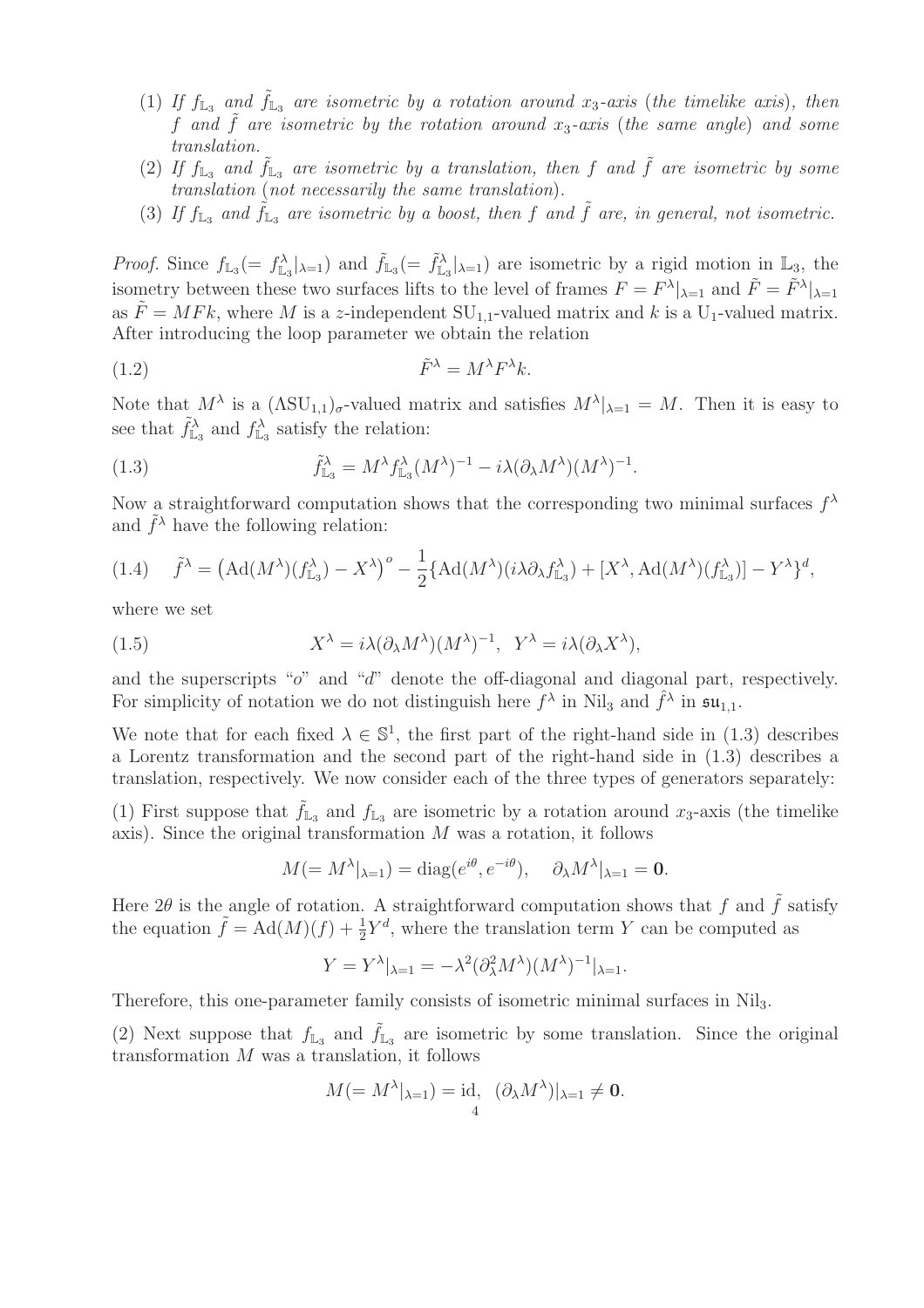Substituting  $\lambda = 1$  into (1.4) we see immediately that f and  $\tilde{f}$  satisfy the relation  $\tilde{f} = f + A$ , where  $A = A(x_1, x_2)$  is given by

(1.6) 
$$
A = -X^{o} - \frac{1}{2} ([X, f_{L_{3}}] - Y)^{d},
$$

where  $X = X^{\lambda}|_{\lambda=1}$  and  $Y = Y^{\lambda}|_{\lambda=1}$  for  $X^{\lambda}$  and  $Y^{\lambda}$  in (1.5). It is clear that Y is independent of  $x_1$  and  $x_2$ , the coordinates for f, but  $x_1$  and  $x_2$  enter the commutator. An explicit computation, using the basis  $\{\mathcal{E}_1,\mathcal{E}_2,\mathcal{E}_3\}$  given in [5, (6.1)] and the transformation formula stated in [5, Appendix B], now shows that  $\tilde{f}$  can be obtained from f by a translation in Nil<sub>3</sub> (with a constant vector, whose coefficients basically are the components of  $X^o$  and of  $Y^d$ ).

(3) Let us finally consider the transformations M given by boosts in  $\mathbb{L}_3$ . These transformations form a two-parameter family. Since the original transformation was a boost, it follows

(1.7) 
$$
M = M^{\lambda}|_{\lambda=1} = \begin{pmatrix} \alpha & \beta \\ \bar{\beta} & \alpha \end{pmatrix}, \quad \partial_{\lambda} M^{\lambda}|_{\lambda=1} = \mathbf{0}.
$$

Here  $\alpha \in \mathbb{R}$ ,  $\beta \in \mathbb{C}$  and  $\alpha^2 - |\beta|^2 = 1$  and we obtain

$$
\tilde{f} = (\mathrm{Ad}(M)(f_{\mathbb{L}_3}))^o - \frac{1}{2} (\mathrm{Ad}(M)(i\lambda \partial_{\lambda} f_{\mathbb{L}_3}^{\lambda}|_{\lambda=1}) - Y)^d,
$$

where  $Y = Y^{\lambda}|_{\lambda=1}$  for  $Y^{\lambda}$  in (1.5). Now it follows by a straightforward computation that

(1.8) 
$$
\tilde{f} = \begin{pmatrix} (\alpha^2 + |\beta|^2) r + \alpha \beta \bar{s} - \alpha \bar{\beta} s & -2\alpha \beta p + \alpha^2 q - \beta^2 \bar{q} \\ 2\alpha \bar{\beta} p + \alpha^2 \bar{q} - \bar{\beta}^2 q & -(\alpha^2 + |\beta|^2) r - \alpha \beta \bar{s} + \alpha \bar{\beta} s \end{pmatrix} + \frac{1}{2} Y^d,
$$

where  $p, r \in i\mathbb{R}$  and  $q, s \in \mathbb{C}$  are functions defined by

(1.9) 
$$
f_{\mathbb{L}_3}^{\lambda}|_{\lambda=1} = \begin{pmatrix} p & q \\ \bar{q} & -p \end{pmatrix} \text{ and } -\frac{1}{2}i\lambda(\partial_{\lambda}f_{\mathbb{L}_3}^{\lambda})|_{\lambda=1} = \begin{pmatrix} r & s \\ \bar{s} & -r \end{pmatrix}
$$

Note that the components of the minimal surface f in the basis  $\{\mathcal{E}_1, \mathcal{E}_2, \mathcal{E}_3\}$  are given by

$$
(x_1, x_2, x_3) = (2 \operatorname{Im} q, -2 \operatorname{Re} q, -2 \operatorname{Im} r).
$$

.

Thus from  $(1.8)$  and the action of the isometry group of Nil<sub>3</sub> as described in  $(A.1)$ , it is easy to see that f and  $\tilde{f}$  are in general not isometric, see Remark 1.5 in detail.

Remark 1.5. In case (3) of Lemma 1.4, from (1.8) and the action of the isometry group of Nil<sub>3</sub>, we see that the f and  $\tilde{f}$  are isometric in Nil<sub>3</sub> if and only if there exist some  $\theta \in$  $\mathbb{R}, (a_1, a_2, a_3) \in \mathbb{R}^3$  such that the following two equations hold:

$$
(\alpha^2 + |\beta|^2)x_3 - 4\alpha \operatorname{Im}(\beta \bar{s}) - Y^{11} = ax_1 + bx_2 + x_3 + a_3,
$$
  
-4 $\alpha\beta p + i(\beta^2 + \alpha^2)x_1 + (\beta^2 - \alpha^2)x_2 = e^{i\theta}(ix_1 - x_2) + ia_1 - a_2,$ 

where  $Y^d = \text{diag}(iY^{11}, -iY^{11}), a = \frac{1}{2}$  $\frac{1}{2}(a_1\sin\theta - a_2\cos\theta), b = \frac{1}{2}$  $\frac{1}{2}(a_1\sin\theta + a_2\cos\theta)$ , and  $p, s$ are purely imaginary, complex valued functions, respectively, defined in (1.9). From these two equations, it is easy to see that they are satisfied for very special minimal surfaces f only.

Remark 1.6. After fixing base points, the Sym-formula establishes a 1-1-relation between spacelike CMC with mean curvature  $H = 1/2$  surfaces in  $\mathbb{L}_3$  and minimal surfaces in Nil<sub>3</sub>. Clearly, the Poincaré group  $SU_{1,1} \ltimes \mathbb{L}_3$  acts on the family of spacelike CMC surfaces in  $\mathbb{L}_3$ .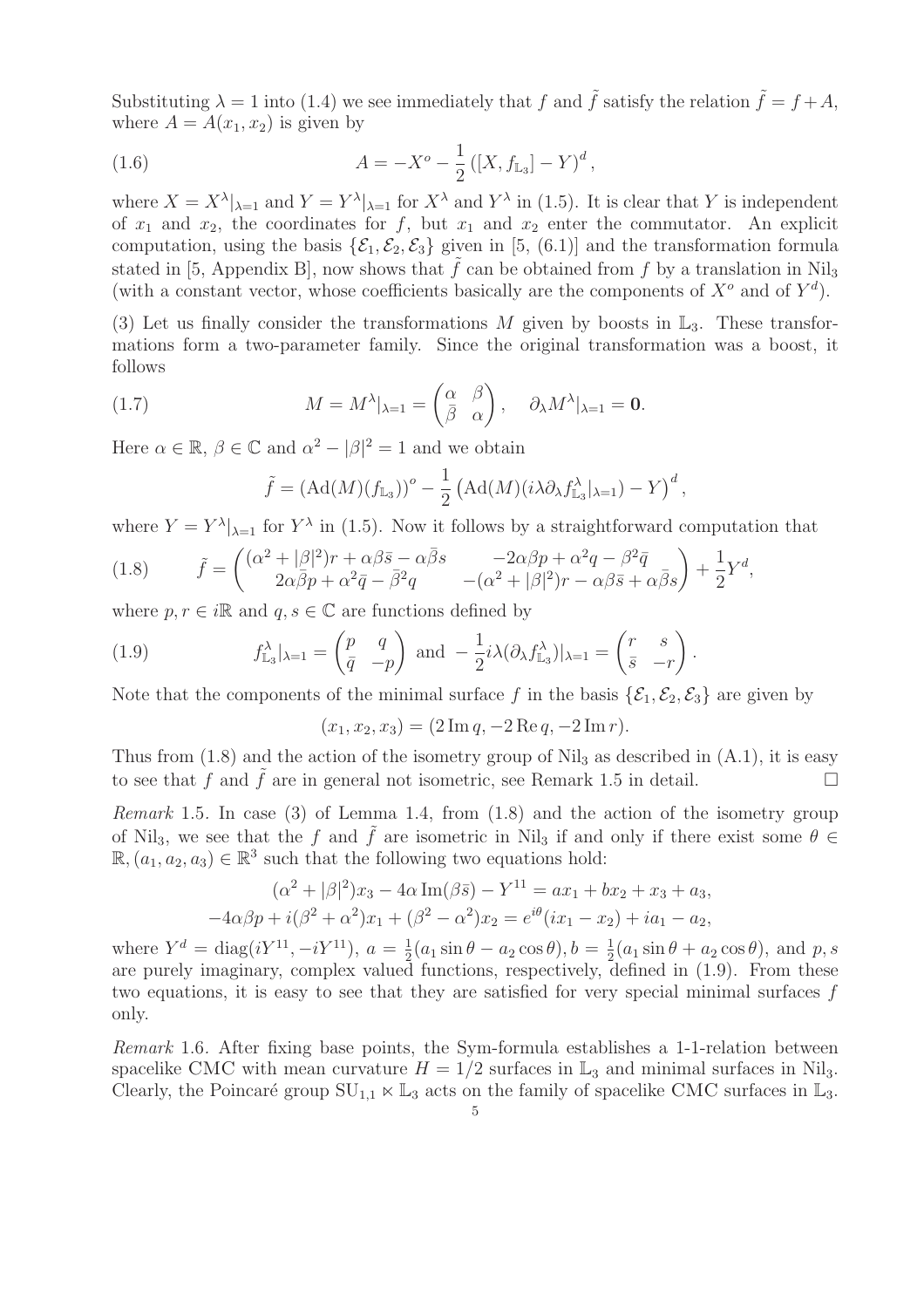If we fix base points, we eliminate the action of the translation part of the Poincaré group, reducing the action to the Lorentz group  $SU_{1,1}$ .

Via the Sym-formula, the Poincaré group also acts on the family of minimal surfaces in Nil<sub>3</sub>. Since we fix base points, we can also eliminate the translation part of the isometry group of Nil3. So generically, the dimension of the family of minimal surfaces should be three. But from Lemma 1.4, identifying minimal surfaces which are isometric by rotations, we see that two is the highest dimension of any orbit. These orbits are realized by the action of boosts. From  $(1.7)$ , the set of boosts  $\beta$  can be computed as

$$
\mathcal{B} = \left\{ X^t \overline{X} \middle| X \in SU_{1,1} \right\}.
$$

From this it is clear that  $\mathcal{B}$  is the symmetric space  $SU_{1,1}/U_1$ .

1.3. Bernstein problem. We will finally present a short alternative proof of the Bernstein problem in Nil<sup>3</sup> using the loop group method. The heart of the proof is the following simple relation between spacelike CMC graphs in  $\mathbb{L}_3$  and minimal graphs in Nil<sub>3</sub>.

**Theorem 1.7.** Every entire, complete, spacelike CMC graph in  $\mathbb{L}_3$  with mean curvature  $H = 1/2$  and the Hopf differential  $Q_{L_3}dz^2$  induces, via the Sym-formula (applied to its associated family), an entire, complete, minimal graph in Nil<sup>3</sup> with Abresch-Rosenberg differential  $-Q_{\mathbb{L}_3}dz^2$ .

Conversely every entire, complete, minimal graph in  $Nil<sub>3</sub>$  is obtained in this way.

*Proof.* Let  $g_{\mathbb{L}_3}$  be an entire complete spacelike CMC graph with mean curvature  $H = 1/2$ over the  $(x_1, x_2)$ -plane in  $\mathbb{L}_3$  whose Hopf differential is  $Q_{\mathbb{L}_3} dz^2$ . Let  $F^{\lambda}$  be the extended frame of  $g_{\mathbb{L}_3}$ , defined by (A.4), and apply the Sym-formulas of Theorem A.2 to obtain  $f_{\mathbb{L}_3}^{\lambda}$ and  $f^{\lambda}$  from the same extended frame  $F^{\lambda}$ . Note that  $f^{\lambda}_{\mathbb{L}_3}$  and  $f^{\lambda}$  define an associated family of spacelike CMC surfaces in  $L_3$  and minimal surfaces in Nil<sub>3</sub>, respectively. Moreover,  $f_{\mathbb{L}_3} = f_{\mathbb{L}_3}^{\lambda} |_{\lambda=1}$  and  $g_{\mathbb{L}_3}$  are isometric by some rigid motion in  $\mathbb{L}_3$ , by the fundamental theorem of surface theory (the mean curvature H, the Hopf differential  $Q_{\mathbb{L}_3}dz^2$  and the metric  $e^{u_{\mathbb{L}_3}}dzd\bar{z}$ are the same), thus  $f_{\mathbb{L}_3}$  is also a entire, complete, spacelike CMC graph, [11, Proposition 1. From formulas (A.5) and (A.6) we infer by inspection that  $f^{\lambda}$  and  $f^{\lambda}_{\mathbb{L}_3}$  share the same  $x_1$ -,  $x_2$ -components. Thus  $f = f^{\lambda}|_{\lambda=1}$  is an entire minimal graph as well. Moreover, from Theorem 1.3 we obtain that  $f(= f^{\lambda}|_{\lambda=1})$  is complete and by Remark A.3 we know that the Abresch-Rosenberg differential is  $-Q_{\mathbb{L}_3} dz^2$ .

To verify the second statement, let  $f$  be an entire, complete, minimal graph in Nil<sub>3</sub> whose Abresch-Rosenberg differential is  $Q dz^2$  and let  $F^{\lambda}$  be the extended frame of f and  $f^{\lambda}$  its associated family from the extended frame  $F^{\lambda}$ . Then we have  $f = f^{\lambda}|_{\lambda=1}$  up to translation in Nil<sub>3</sub>. Moreover, let  $f_{\mathbb{L}_3}^{\lambda}$  be the spacelike CMC surface in  $\mathbb{L}_3$  defined by the same extended frame  $F^{\lambda}$  in (A.5). Note that the Hopf differential of  $f_{\mathbb{L}_3}^{\lambda}$  is  $Q_{\mathbb{L}_3}^{\lambda} dz^2 = -\lambda^{-2} Q dz^2$ . Since f and  $f_{\mathbb{L}_3}^{\lambda} |_{\lambda=1}$  have the same  $x_1$ -, $x_2$ -components, the latter surface is an entire CMC graph in  $\mathbb{L}_3$ , and thus by [3, p. 415] it is complete.

Using Theorem 1.7, it is easy to give the proof of the solution to the Bernstein problem.

**Theorem 1.8.** Let  $Q dz^2$  be a holomorphic quadratic differential on  $D$  or  $M = \mathbb{C}$  with  $Q \not\equiv 0$ . Then the following statements hold: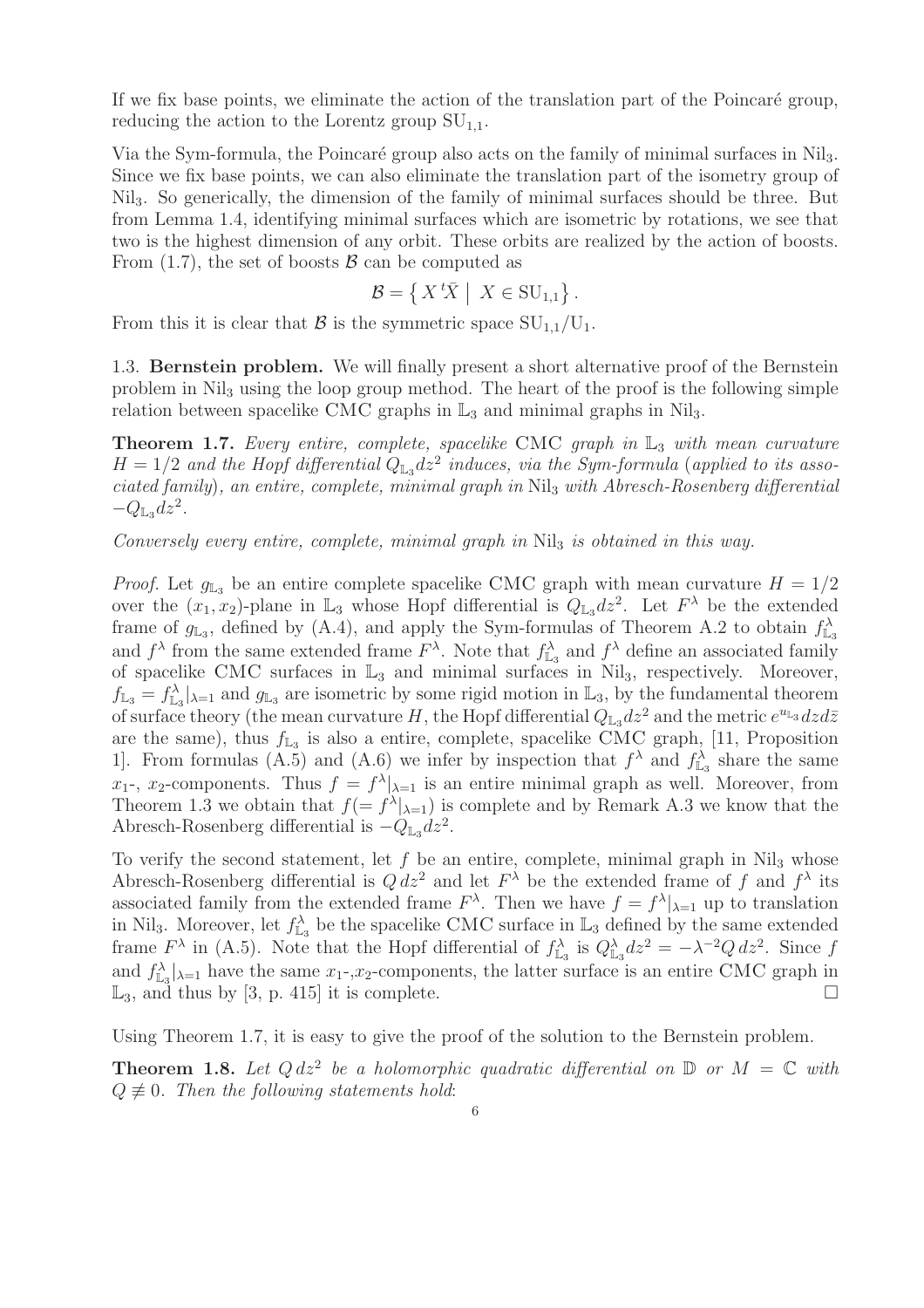- (1) There exists a two-parameter family of entire, complete, minimal graphs in  $Nil_3$ , whose Abresch-Rosenberg differential is  $Q dz^2$ .
- (2) Any two members of this two-parameter family are generically non-congruent.
- (3) Each member of this two-parameter family is induced via the Sym-formula by (the associated family of) an entire, complete, spacelike CMC graph in  $\mathbb{L}_3$  with the Hopf  $differential -Q dz<sup>2</sup>.$

Proof. First we note that it is known that for a given holomorphic quadratic differential  $Q_{\mathbb{L}_3} dz^2$  on  $\mathbb{D}$  or  $\mathbb{C}$ , there exists a unique entire complete spacelike CMC graph  $g_{\mathbb{L}_3}$  over the  $(x_1, x_2)$ -plane in  $\mathbb{L}_3$  whose Hopf differential is  $Q_{\mathbb{L}_3} dz^2$ , [11, 12]. Here "unique" means that any other such spacelike CMC graph whose Hopf differential is  $Q_{\mathbb{L}_3} dz^2$  is isometric to  $g_{\mathbb{L}_3}$  by an isometry of  $\mathbb{L}_3$ . We normalize the mean curvature of  $g_{\mathbb{L}_3}$  as  $H = 1/2$  and set  $Q_{\text{L}_3}dz^2 = -Q dz^2$ , where  $Q dz^2$  is the quadratic differential satisfying the condition in the Theorem. Let  $F^{\lambda}$  be the extended frame of  $g_{\mathbb{L}_3}$  and apply the Sym formulas of Theorem A.2 to obtain  $f_{\mathbb{L}_3}^{\lambda}$  and  $f^{\lambda}$  from the same extended frame  $F^{\lambda}$ . From Theorem 1.7 we know that  $f_{\mathbb{L}_3} = f_{\mathbb{L}_3}^{\lambda} |_{\lambda=1}$  and  $f = f^{\lambda} |_{\lambda=1}$  are complete entire graphs. From the construction it is clear that f is a minimal surface. Moreover the Abresch-Rosenberg differential of f is  $Q dz^2$ .

We now consider a spacelike CMC surface  $\tilde{g}_{\mathbb{L}_3}$  isometric to  $g_{\mathbb{L}_3}$  in  $\mathbb{L}_3$ . Then as explained in the proof of Lemma 1.4, the extended frame  $\tilde{F}^{\lambda}$  of  $\tilde{g}_{\mathbb{L}_3}$  satisfies  $\tilde{F}^{\lambda} = M^{\lambda} F^{\lambda} k$  for some z-independent  $(\text{ASU}_{1,1})_{\sigma}$ -valued matrix  $M^{\lambda}$  and a U<sub>1</sub>-valued matrix k, in particular independent of  $\lambda$ . For the associated family  $\tilde{f}_{\mathbb{L}_3}^{\lambda}$  of  $\tilde{g}_{\mathbb{L}_3}$  which is defined by the Sym formula (A.5) from the extended frame  $\tilde{F}^{\lambda}$ , we see that  $\tilde{f}_{\mathbb{L}_3} = \tilde{f}_{\mathbb{L}_3}^{\lambda} |_{\lambda=1}$  and  $\tilde{g}_{\mathbb{L}_3}$  are isometric. Thus  $f_{\mathbb{L}_3}$ and  $\tilde{f}_{L_3}$  are isometric, and again from [11, Proposition 1] we obtain that  $\tilde{f}_{L_3}$  is an entire, complete, spacelike CMC graph. Let  $\tilde{f}^{\lambda}$  be the corresponding associated family of minimal surfaces in Nil<sub>3</sub> which is defined by the Sym formula (A.6) from the extended frame  $\tilde{F}^{\lambda}$ . Then using the argument in Theorem 1.7, we see that  $\tilde{f} = \tilde{f}^{\lambda}|_{\lambda=1}$  is an entire, complete minimal graph in Nil<sub>3</sub>. Note that the Abresch-Rosenberg differential of  $\tilde{f}$  is also  $Q dz^2$ .

We now apply Lemma 1.4. If the isometry  $f_{\mathbb{L}_3}$  and  $\tilde{f}_{\mathbb{L}_3}$  is of case (1) or (2), then  $\tilde{f} = \tilde{f}^{\lambda}|_{\lambda=1}$ is congruent to  $f(= f^{\lambda}|_{\lambda=1})$ . However, if the isometry of  $f_{\mathbb{L}_3}$  and  $\tilde{f}_{\mathbb{L}_3}$  is of case (3), then  $\tilde{f}$ is in general non-congruent to  $f$ . In particular, the case  $(3)$  in Lemma 1.4 corresponds to a two-parameter family of boosts in  $\mathbb{L}_3$ . Therefore, for an entire, complete, spacelike CMC surface, there exists a two-parameter family of non-congruent complete minimal graphs in Nil<sub>3</sub> which have the same Abresch-Rosenberg differential  $Qdz^2$ . .

1.4. The two-parameter of ambiguity and the associated family. From Theorem 1.8, we have the geometric meaning of the two-parameter ambiguity of entire minimal graphs. We also have the associated family of entire minimal graphs.

*Remark* 1.9. In [7], the two-parameter family of an entire, complete, minimal graphs in Nil<sub>3</sub> was obtained by the choice of the initial condition for a nonlinear partial differential equation. The solution corresponds to  $\phi_3$ , that is, the  $e_3$ -component of  $f^{-1}f_z$  and the initial condition is the initial value  $\phi_3(z_*)$  for some base point  $z_*$  in  $\mathbb C$  or  $\mathbb D$ . In our setting, this freedom naturally appears as the two-parameter family of boosts in  $\mathbb{L}_3$ : As we see from the proof of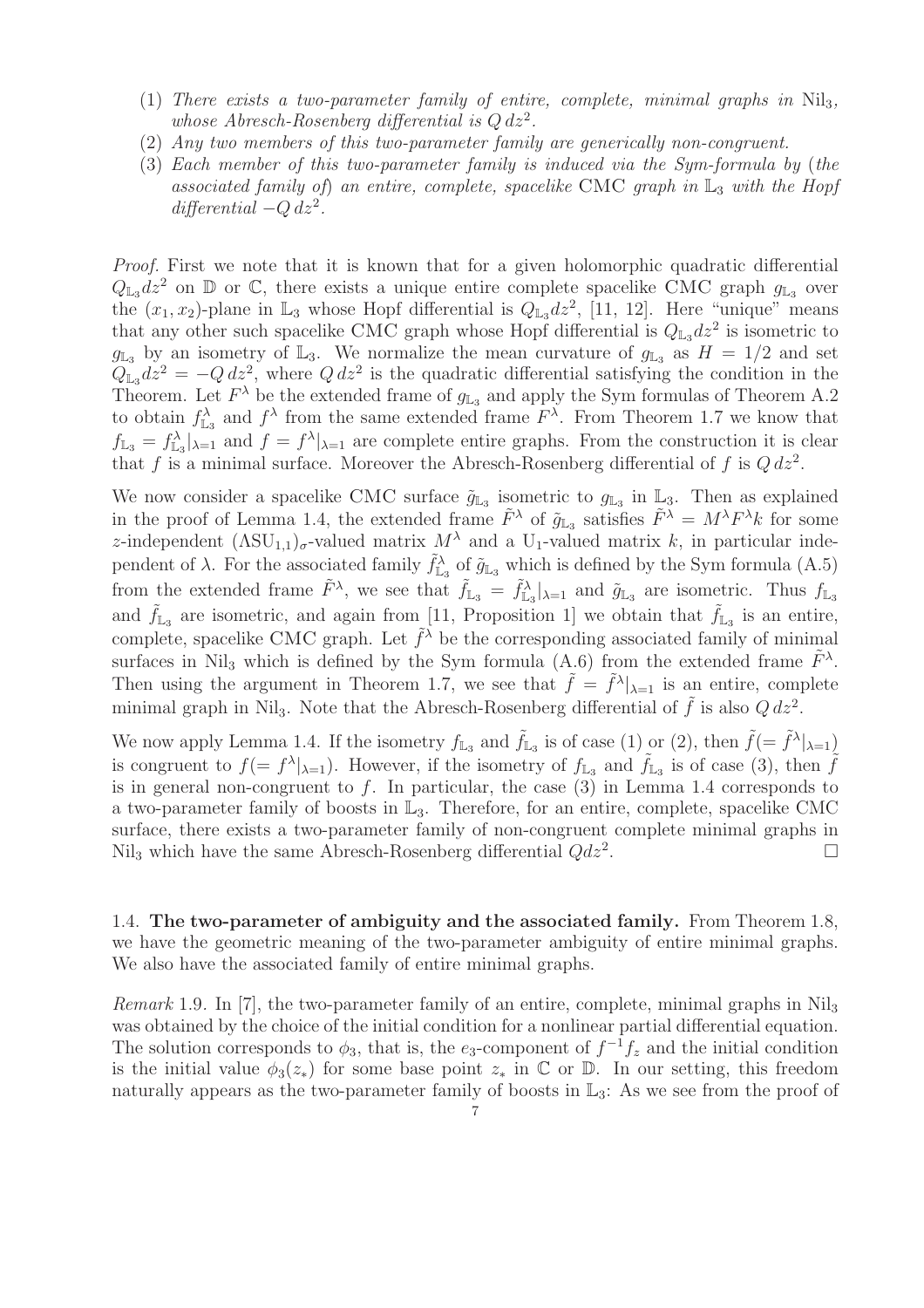Theorem 1.8, two minimal surfaces  $f^{\lambda}$  and  $\tilde{f}^{\lambda}$  satisfy the relation (1.4). Set

$$
M^{\lambda}|_{\lambda=1} = \begin{pmatrix} \alpha & \beta \\ \bar{\beta} & \alpha \end{pmatrix} \in \text{SU}_{1,1}, \ \ (f^{\lambda})^{-1} f_z^{\lambda}|_{\lambda=1} = \sum_{k=1}^3 \phi_k e_k, \text{ and } (\tilde{f}^{\lambda})^{-1} \tilde{f}_z^{\lambda}|_{\lambda=1} = \sum_{k=1}^3 \tilde{\phi}_k e_k,
$$

where  $\alpha$  is real. Then a straightforward computation (using the proof of [5, Theorem 6.1]) shows

(1.10) 
$$
\tilde{\phi}_3 = (\alpha^2 + |\beta|^2)\phi_3 + 2i \operatorname{Re}(\alpha \beta)\phi_1 + 2i \operatorname{Im}(\alpha \beta)\phi_2.
$$

From this expression, it is clear that our two-parameter family of boosts induces a freedom of the initial condition of  $\phi_3$  which is naturally parametrized by C.

Corollary 1.10. The associated family of every entire, complete, minimal graph in Nil<sub>3</sub> with a given Abresch-Rosenberg differential  $Q dz^2$  is a family of entire, complete, minimal graphs in Nil<sub>3</sub> with the Abresch-Rosenberg differential  $\lambda^{-2}Qdz^2$   $(\lambda \in \mathbb{S}^1)$ . Moreover, within a given associated family, complete minimal graphs have the same support  $h (dz)^{1/2} (d\bar{z})^{1/2}$ .

*Proof.* From the proof of Theorem 1.8, it is clear that for an entire minimal graph  $f^{\lambda}|_{\lambda=1}$  all members of its associated family of minimal surfaces have the Abresch-Rosenberg differential  $\lambda^{-2}Qdz^2$  ( $\lambda \in \mathbb{S}^1$ ) and the same support  $h(dz)^{1/2}(d\bar{z})^{1/2}$ . To prove that the minimal surfaces in the associated family are graphs, we consider the spacelike CMC surfaces  $f_{\mathbb{L}_3}^{\lambda}$  given in the proof of Theorem 1.8. Then, since  $f_{\mathbb{L}_3}^{\lambda}|_{\lambda=1}$  is entire, it is complete [3, p. 415] and thus the spacelike CMC surfaces  $f_{\mathbb{L}_3}^{\lambda}$  in the associated family are also complete. They are in fact isometric to  $f_{\mathbb{L}_3}^{\lambda}|_{\lambda=1}$ . Note that the complete metric is given by  $h^2 dz d\bar{z}$ , see (1.1). Therefore, by [11, Proposition 1], all  $f_{\mathbb{L}_3}^{\lambda}$  are entire graphs, and thus the corresponding minimal surfaces  $f^{\lambda}$  in Nil<sub>3</sub> are also entire graphs. The completeness of the associated family follows from Lemma 1.1.  $\Box$ 

Remark 1.11 (Canonical examples). In [7], all entire, complete, minimal vertical graphs are called the canonical examples.

## Appendix A. Basic results

A.1. **Isometry group.** The identity component  $\text{Iso}_{\text{o}}(\text{Nil}_3)$  of the isometry group of  $\text{Nil}_3$ is the semi-direct product Nil<sub>3</sub>  $\ltimes$  SO<sub>2</sub>. If we identify Nil<sub>3</sub> with  $\mathbb{C} \times \mathbb{R}$  and SO<sub>2</sub> with U<sub>1</sub>, respectively, then the action of Nil<sub>3</sub>  $\ltimes$  SO<sub>2</sub> ( $\cong$  ( $\mathbb{C} \times \mathbb{R}$ )  $\ltimes$  U<sub>1</sub>) is given by

(A.1) 
$$
((\alpha = a_1 + ia_2, a_3), e^{i\theta}) \cdot (z = x_1 + ix_2, x_3) = (e^{i\theta}z + \alpha, x_3 + \frac{1}{2}Im(\bar{\alpha}e^{i\theta}z) + a_3),
$$

where  $\theta, a_3, x_3 \in \mathbb{R}$  and  $\alpha, z \in \mathbb{C}$ . Here  $(x_1, x_2, x_3)$  is a coordinate system of Nil<sub>3</sub>,  $\theta$  is a rotation angle and  $(a_1, a_2, a_3)$  is a translation vector.

A.2. **Basic notation.** Let  $f : M \to \text{Nil}_3$  be a conformal immersion of a Riemann surface M into Nil<sub>3</sub>. Denote the natural orthonormal basis of the Lie algebra of Nil<sub>3</sub> by  $\{e_1, e_2, e_3\}$ , see [5, (2.1)]. Then the Maurer-Cartan form  $f^{-1}df = (f^{-1}f_z)dz + (f^{-1}f_{\bar{z}})d\bar{z}$  can be expanded as  $f^{-1}f_z = \sum_{k=1}^3 \phi_k e_k$  and  $f^{-1}f_{\bar{z}} = \overline{f^{-1}f_z} = \sum_{k=1}^3 \overline{\phi_k} e_k$ . Here  $z = x + iy$  are conformal coordinates,  $\bar{z} = x - iy$  is its complex conjugate. The subscripts z and  $\bar{z}$  denote the partial differentiations with respect to z and  $\bar{z}$ , respectively. Moreover  $\phi_k$  is a complex-valued function and  $\phi_k$  is the its complex conjugate function. Since f is a conformal,  $\phi_k(k=1,2,3)$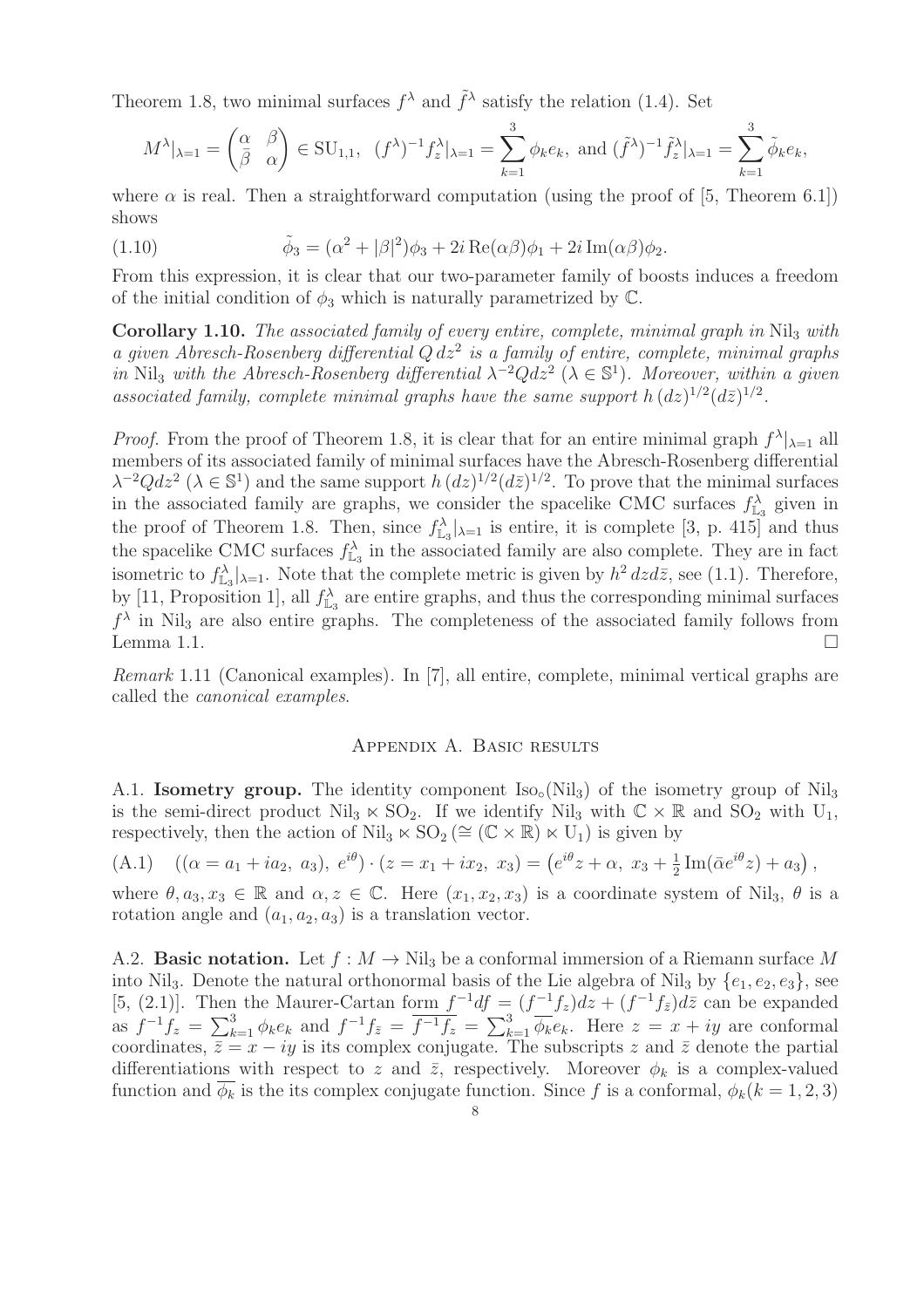satisfy  $\sum_{k=1}^{3} \phi_k^2 = 0$  and  $\sum_{k=1}^{3} |\phi_k|^2 = \frac{1}{2}$  $\frac{1}{2}e^u \neq 0$ . We note that the induced metric of f is given by  $ds^2 = e^u dz d\bar{z}$ . Then using the *generating spinors*  $\psi_1$  and  $\psi_2$ , the first equation can be solved by

$$
\phi_1 = (\overline{\psi_2})^2 - \psi_1^2, \quad \phi_2 = i((\overline{\psi_2})^2 + \psi_1^2), \quad \phi_3 = 2\psi_1\overline{\psi_2}.
$$

Then the condition  $\sum_{k=1}^{3} |\phi_k|^2 = e^u/2$  is equivalent with  $e^u = 4(|\psi_1|^2 + |\psi_2|^2)^2$ . Let N be the positively oriented unit normal vector field along f. We define the support  $h(dz)^{1/2}(d\bar{z})^{1/2}$  by  $h = \langle f^{-1}L, e_3 \rangle$ , where  $L = e^{u/2}N$ . Then it is easy to compute h by the generating spinors  $\psi_1$ and  $\psi_2$ :  $h = 2(|\psi_1|^2 - |\psi_2|^2)$ . Moreover, let  $e^{w/2}$  and  $Q dz^2 = 4B dz^2$  be the Dirac potential and the Abresch-Rosenberg differential [1], given by

$$
e^{w/2} = \mathcal{U} = \mathcal{V} = -\frac{H}{2}e^{u/2} + \frac{i}{4}h, \text{ and } B = \frac{2H+i}{4}\left(\langle f_{zz}, N \rangle + \frac{\phi_3^2}{2H+i}\right),
$$

respectively. It is known that the vector of generating spinors  $\tilde{\psi} = (\psi_1, \psi_2)$  satisfies the so-called "linear spinor system" [5]:

$$
\tilde{\psi}_z = \tilde{\psi}\tilde{U}, \quad \tilde{\psi}_{\bar{z}} = \tilde{\psi}\tilde{V},
$$

where

$$
\tilde{U} = \begin{pmatrix} \frac{1}{2}w_z + \frac{1}{2}H_z e^{-w/2 + u/2} & -e^{w/2} \\ Be^{-w/2} & 0 \end{pmatrix}, \quad \tilde{V} = \begin{pmatrix} 0 & -\bar{B}e^{-w/2} \\ e^{w/2} & \frac{1}{2}w_{\bar{z}} + \frac{1}{2}H_{\bar{z}}e^{-w/2 + u/2} \end{pmatrix}
$$

.

We note that the second column of the first equation and the first column of the second equation together are the nonlinear Dirac equations, that is,

$$
\partial_z \psi_2 = -\mathcal{U}\psi_1, \ \ \partial_{\bar{z}} \psi_1 = \mathcal{V}\psi_2,
$$

where  $\mathcal{U} = \mathcal{V} = e^{w/2}$ .

A.3. Flat connections. From now on we assume that the unit normal  $f^{-1}N$  is upward, that is, the  $e_3$ -component of  $f^{-1}N$  is positive. Since  $f^{-1}N$  is upward, there is a stereographic projection  $\pi$  of the unit normal  $f^{-1}N$  from the south pole to the unit disk in  $\mathbb{C}$ . We denote the map  $\pi \circ f^{-1}N$  by g and call g the normal Gauss map. Then it is easy to see that g can be represented by the generating spinors as

$$
g = \frac{\psi_2}{\overline{\psi_1}}.
$$

We now define the family of Maurer-Cartan forms  $\alpha^{\lambda}$  as  $\alpha^{\lambda} = \tilde{U}^{\lambda} dz + \tilde{V}^{\lambda} d\bar{z}$  with

(A.3) 
$$
\tilde{U}^{\lambda} = \begin{pmatrix} \frac{1}{4}w_{z} + \frac{1}{2}H_{z}e^{-w/2 + u/2} & -\lambda^{-1}e^{w/2} \\ \lambda^{-1}Be^{-w/2} & -\frac{1}{4}w_{z} \end{pmatrix}, \quad \tilde{V} = \begin{pmatrix} -\frac{1}{4}w_{\bar{z}} & -\lambda\bar{B}e^{-w/2} \\ \lambda e^{w/2} & \frac{1}{4}w_{\bar{z}} + \frac{1}{2}H_{\bar{z}}e^{-w/2 + u/2} \end{pmatrix}.
$$

Then minimal surfaces in Nil<sub>3</sub> are characterized in terms of the normal Gauss map as follows.

**Theorem A.1** (Theorem 5.3 in [5]). Let  $f : \mathbb{D} \to \text{Nil}_3$  be a conformal immersion which is nowhere vertical and  $\alpha^{\lambda}$  the 1-form defined in (A.3). Moreover, assume that the unit normal  $f^{-1}N$  is upward. Then the following statements are equivalent:

- (1) f is a minimal surface.
- (2)  $d + \alpha^{\lambda}$  is a family of flat connections on  $\mathbb{D} \times SU_{1,1}$ .
- (3) The normal Gauss map g for f is a non-conformal harmonic map into the hyperbolic two-space  $\mathbb{H}^2$ .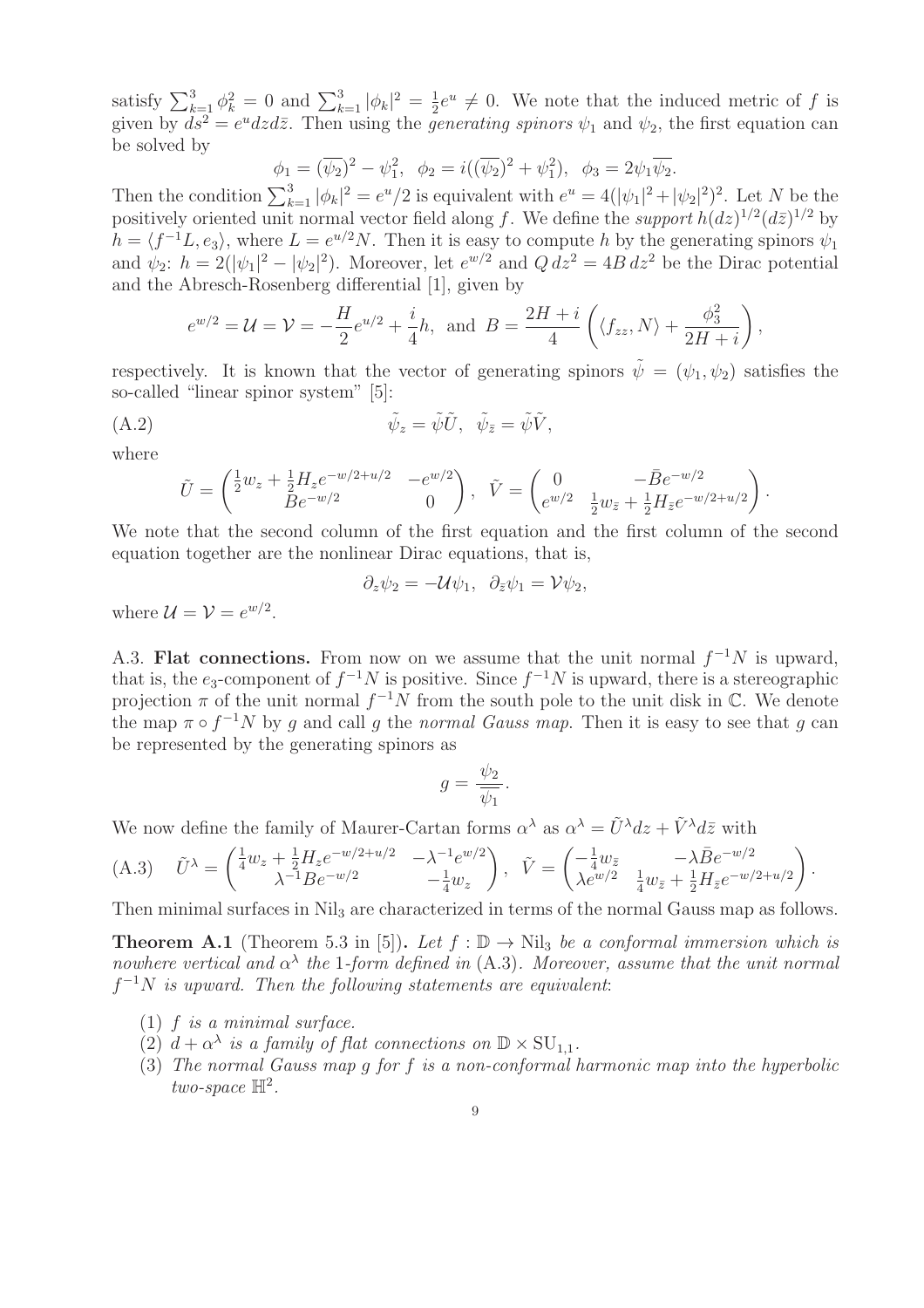Denote by  $\sigma$  the involution corresponding to the Riemmanian symmetric space  $\mathbb{H}^2 = SU_{1,1}/U_1$ and  $(\Lambda SU_{1,1})_{\sigma}$  the twisted loop group of  $SU_{1,1}$  twisted by  $\sigma$ .

**Definition 1** (Definition 1 in [5]). Let f be a minimal surface in Nil<sub>3</sub> and  $F^{\lambda}$  a  $(\Lambda SU_{1,1})_{\sigma}$ valued solution to the equation  $(F^{\lambda})^{-1} dF^{\lambda} = \alpha^{\lambda}$  such that

(A.4) 
$$
F^{\lambda}|_{\lambda=1} = \frac{1}{\sqrt{|\psi_1|^2 - |\psi_2|^2}} \begin{pmatrix} \sqrt{i}^{-1} \psi_1 & \sqrt{i}^{-1} \psi_2 \\ \sqrt{i} \ \overline{\psi_2} & \sqrt{i} \ \overline{\psi_1} \end{pmatrix}.
$$

Then  $F$  is called an *extended frame* of the minimal surface  $f$ .

A.4. **Sym-formula.** Identifying the basis  $\{\mathcal{E}_1, \mathcal{E}_2, \mathcal{E}_3\}$  of  $\mathfrak{su}_{1,1}$  in [5, (6.1)] with the basis  ${e_1, e_2, e_3}$  of nil<sub>3</sub> in [5, (2.1)], we obtain the Sym-formula, [5, Section 6.1]. In what follows we will take derivatives for functions of  $\lambda$ . Note that for  $\lambda = e^{i\theta} \in \mathbb{S}^1$ , we have  $\partial_{\theta} = i\lambda \partial_{\lambda}$ .

**Theorem A.2** (Theorem 6.1 in [5]). For the extended frame  $F^{\lambda}$  of some minimal surface f, define maps  $f_{\mathbb{L}_3}^{\lambda}$  and  $N_{\mathbb{L}_3}^{\lambda}$  respectively by

(A.5) 
$$
f_{\mathbb{L}_3}^{\lambda} = -i\lambda(\partial_{\lambda} F^{\lambda})(F^{\lambda})^{-1} - N_{\mathbb{L}_3}^{\lambda} \text{ and } N_{\mathbb{L}_3}^{\lambda} = \frac{i}{2} \operatorname{Ad}(F^{\lambda})(\begin{bmatrix} 1 & 0 \\ 0 & -1 \end{bmatrix}).
$$

Moreover, define a map  $f^{\lambda}: \mathbb{D} \to \text{Nil}_3$  by  $f^{\lambda} := \Xi_{\text{nil}} \circ \hat{f}^{\lambda}$  with

(A.6) 
$$
\hat{f}^{\lambda} = (f^{\lambda}_{\mathbb{L}_3})^o - \frac{i}{2} \lambda (\partial_{\lambda} f^{\lambda}_{\mathbb{L}_3})^d,
$$

where the superscripts "o" and "d" denote the off-diagonal and diagonal part, respectively. Then, for each  $\lambda \in \mathbb{S}^1$ , the following statements hold:

- (1) The map  $f_{\mathbb{L}_3}^{\lambda}$  is a spacelike CMC surface with mean curvature  $H = 1/2$  in  $\mathbb{L}_3$  and  $N^{\lambda}_{\mathbb{L}_3}$  is the timelike unit normal vector of  $f^{\lambda}_{\mathbb{L}_3}$ .
- (2) The map  $f^{\lambda}$  is a minimal surface in Nil<sub>3</sub> and  $N^{\lambda}_{\mathbb{L}_3}$  is the normal Gauss map of  $f^{\lambda}$ . In particular,  $f^{\lambda}|_{\lambda=1}$  gives the original minimal surface f up to translation.

Remark A.3.

- (1) It is known that the Maurer-Cartan form  $\alpha^{\lambda} = \tilde{U}^{\lambda} dz + \tilde{V}^{\lambda} d\bar{z}$  in (A.3) with  $H = 0$  and  $\lambda = 1$  is the Maurer-Cartan form of a spacelike CMC surface with mean curvature  $H = 1/2$ , the Hopf differential  $Q_{\mathbb{L}_3} dz^2 = -4B dz^2$  and the metric  $h^2 dz d\bar{z}$ , see [2, Lemma 3.1.<sup>1</sup> Any  $(\Lambda \text{SU}_{1,1})_{\sigma}$ -valued solution  $F^{\lambda}$  of  $(F^{\lambda})^{-1} dF^{\lambda} = \alpha^{\lambda}$  is called the extended frame of a spacelike CMC surface in L3.
- (2) The Hopf differential of the spacelike CMC surface  $f_{\mathbb{L}_3}^{\lambda}$  in Theorem A.2 can be computed as  $Q_{\mathbb{L}_3}^{\lambda} dz^2 = -4\lambda^{-2}B dz^2$ , where  $Q^{\lambda} dz^2 = 4\lambda^{-2}B dz^2$  is the Abresch-Rosenberg differential of the minimal surface  $f^{\lambda}$  in Nil<sub>3</sub>.
- (3) Note that in Theorem A.2 the choice of coordinates is free. We will therefore apply this result to graph coordinates as well as to conformal coordinates without further mentioning.

<sup>&</sup>lt;sup>1</sup>The mean curvature and the Hopf differential for spacelike surfaces in Minkowski space could be defined differently from the definition in Euclidean space; The second fundamental form II and the mean curvature H could be changed to  $-\mathbb{I}$  and  $-H$ , respectively, that is, in the above case the mean curvature and the Hopf differential would then become  $H = -1/2$  and  $Q_{\mathbb{L}_3} dz^2 = 4B dz^2$ , respectively.